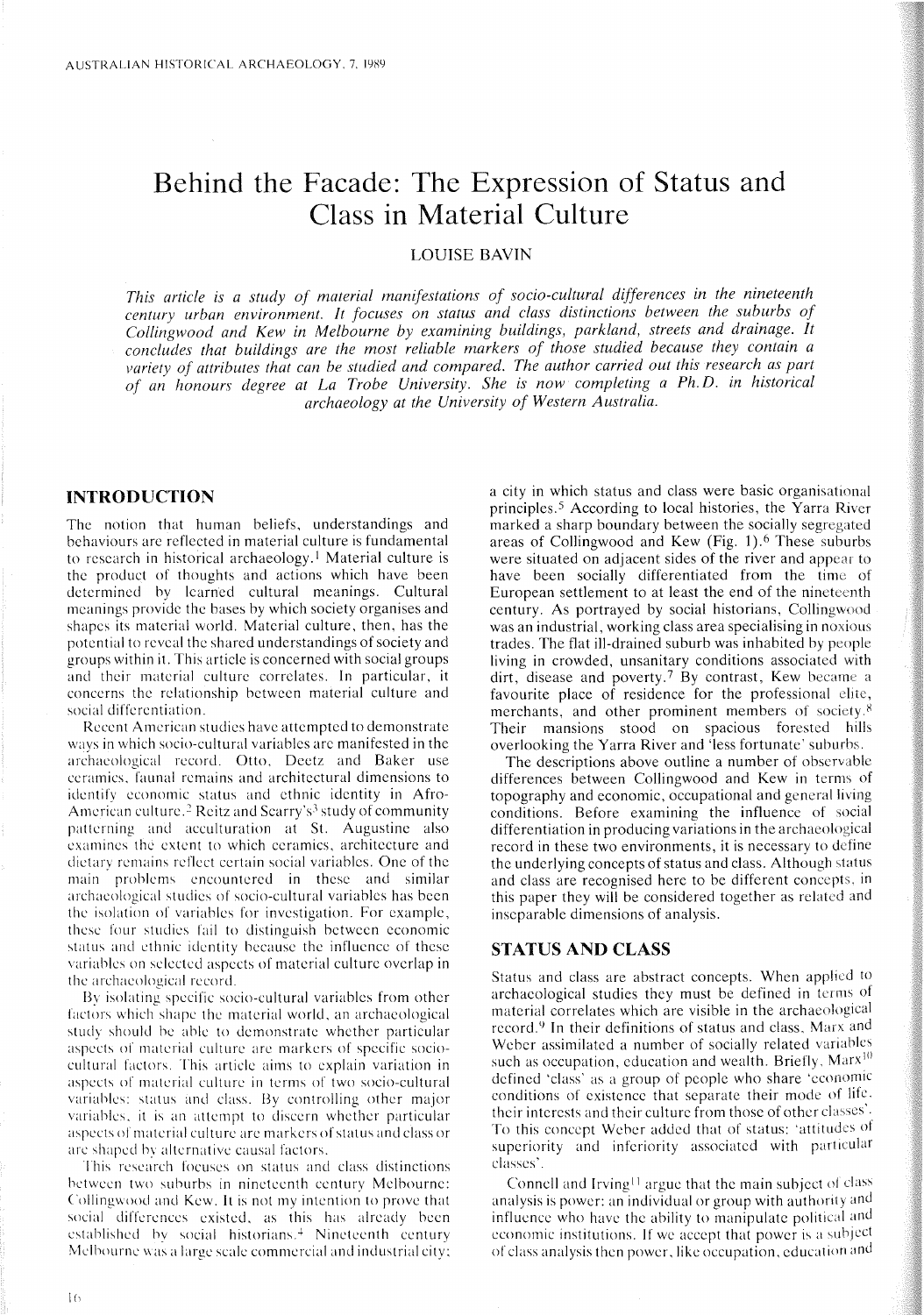wealth, may also be considered as a component of status and class. Of these components, wealth in the form of money and/or possessions, and power, in the form of property and 'advantages in kind' (such as access to facilities and resources and spacious housing), are visible in the archaeological record. Wealth and power are, then, applied in this paper as indices for measuring and observing differences in status and class between Collingwood and Kew. For comparative purposes, occupation and education may be examined from documentary sources.

Austin<sup>12</sup> and Connell and Irving<sup>13</sup> stress that the concepts, status and class, vary both culturally and historically and as such must be located within their particular social setting; in this case nineteenth century Australia and, in particular, Melbourne society. By focussing on status and class within their nineteenth century Melbourne context, the concepts may be further refined to identify status and class groups ranked according to the values of that society.

According to Russell Ward, nineteenth century Australia was an egalitarian society in which 'Jack is not only as good as his master but possibly better' .14 While historians like Ward play down the existence of status and class structures, many historians15 believe that class consciousness and conflict were well developed by the nineteenth century. Davison<sup>16</sup> goes on to suggest that Melbourne itself was clearly split into two broad social areas where the Yarra River formed a boundary between 'middle' and 'working' classes. A four-class model of



*Fig.* /: *Nineteenth century Melbourne and suburban municipalities (Barrell/97/:7).*

nineteenth century Melbourne society has been constructed based on groups defined by Davison, Barrett and Connell and Irving. This model depicts upper, middle, upper working and lower working classes.<sup>17</sup> Archaeological indices (wealth and power) will be used to measure variations between groups ranked within this four class model of nineteenth century Melbourne society.

### **METHODOLOGY**

Data obtained through area surveys and map evaluations have been quantified to identify differences in general living conditions between the suburbs Collingwood and Kew. Most of the differences have to do with size, architectural elaboration, availability of space, access and the provision of public facilities. Four aspects of the built environment have been selected for detailed analysis: buildings, parkland, streets and drainage. These variables are intrinsic to the functioning of a society in terms of residence, recreation, access and waste disposal. It is considered likely, therefore, that they will reflect particular social factors affecting the shaping of an urban environment and, as such, they are considered to be potential markers of status and class.

In order to determine whether observable differences are due to status and class or alternative factors, variables must be controlled or eliminated. Possible causal factors other than status and class include social and non-social variables such as ethnicity, modes of transport, distance (from the city centre), topography and chronology. A series of tests has been devised for the isolation of individual variables. Due to the length of this paper it is not plausible to discuss all of the tests applied. I have therefore selected chronology as one example.

The test devised for chronology involves an examination of material differences between the suburbs in relation to their time of settlement. It questions whether social change during the period between settlement dates, in this case seven years, has significantly influenced the formation of the built environments of Collingwood and Kew. Land sales first occured in Collingwood in 1838 though the area was not to become a municipality until 1855. In Kew the first land sales took place in 1845 and in 1860 this suburb was declared a municipality. Though the time elapsed between settlement dates is not great at first sight, it is possible that chronology may have had some bearing on differences between the suburbs.

The test requires the introduction of a third suburb, Port Melbourne, as a control. Port Melbourne was settled around the same time as Kew, but represents the low-lying, industrial, working class equivalent of Collingwood.

Lot size, selected as an aspect of the built environment, may now be compared between suburbs. Taken from a ten per cent sample of allotments for the year 1899, the average lot sizes in Port Melbourne, Collingwood and Kew were 163.65 m2, 242.48 m2, and 770.06 m<sup>2</sup> respectively. If the effects of chronology were minimal then one would not expect a high degree of variability in material culture between Port Melbourne and Collingwood (i.e. these suburbs were not settled around the same time). If chronology was a strongly influential factor then differences between Port Melbourne and Kew would be minimal (ie. these suburbs were settled around the same time). The figures above demonstrate pronounced differences between lot sizes in Port Melbourne and Kew. Allotments in Port Melbourne were even smaller than those in Collingwood. These results suggest that chronology was not influential in shaping aspects of the built environment.

Various methods have been used for the isolation of other variables.<sup>18</sup> Some tests involve the use of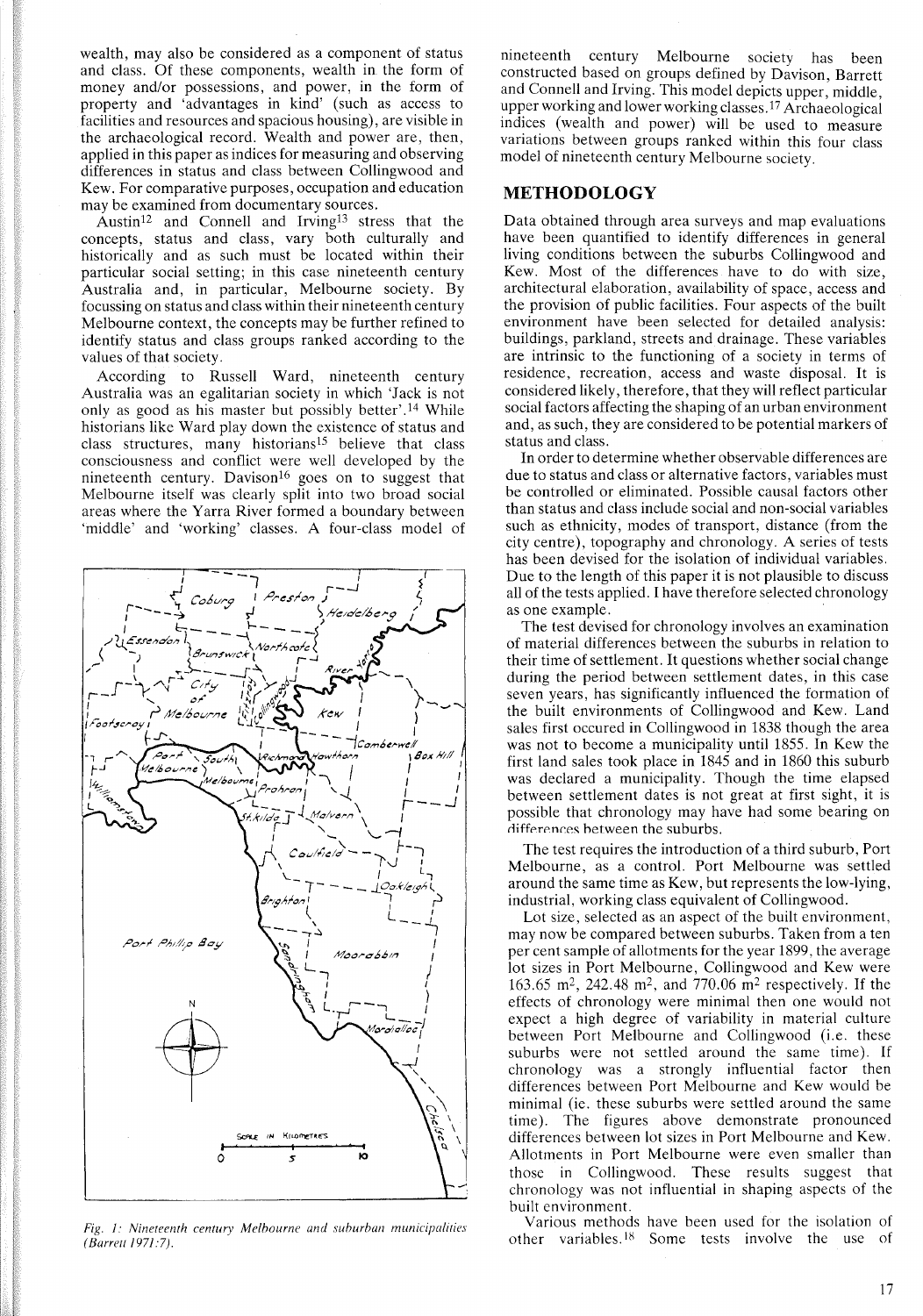documentary sources and others follow methods outlined for chronology. Test results indicate that chronology, ethnicity, modes of transport, topography and distance were not significant factors in shaping aspects of the built environment. Given that all major potentially influential variables have been identified and tested, the influence of status and class on material culture may now be examined.

However, two problems remain. They concern the size of the study areas and dating buildings. During the nineteenth century the areas of Collingwood and Kew were 4.86 km<sup>2</sup> and 13.84 km<sup>2</sup> respectively.<sup>19</sup> These areas are too large and nineteenth century buildings too numerous to be examined in the time given for this study. Consequently, sampling procedures have been employed in formulating both spatial and chronological frameworks.

Data derived from map evaluations were investigated in terms of total suburb areas. Data obtained by survey, however, were collected from three sectors (sample areas) in each suburb (Fig. 2). Sector areas were located according to focal points common to both suburbs. Focal Area One (sector one and four) is the only area where buildings in both suburbs are in comparatively close proximity, being separated only by the Yarra 'River. Focal Area Two (sectors two and five) represents the sites of the original town halls situated in high activity areas close to the centre of the suburbs. The third focal area (sectors three and six) was selected at random as a control allowing for bias in previous focal area selections.

Information from all sources has been placed within time intervals; each spanning a decade between 1840 and 1900. Most information obtained during survey, however, was derived from a study of buildings. Placing these structures within established time intervals presents a major problem, the solution of which represents a large part of the analysis. It is not my intention to provide a precise means of dating buildings. Rather, I am attempting to devise a system whereby all nineteenth century buildings identified during survey can be placed within temporal units and a relative date of construction obtained.

A typology has been constructed for this purpose<sup>20</sup>. The typology is derived from a study of architectural literature and an examination of external features on buildings of known construction dates, as recorded in historical documents. The assumption behind this typology is that certain diagnostic features provide a means of recognising an object as belonging to a group in which members have certain characteristics in common. This logic is combined with two principles: the *terminus post quem* and the *terminus ante quem. 2*! These refer the date before which something cannot have occurred and the date after which something is not likely to have occurred. Following this, the earliest and latest possible dates for a building's construction can be defined by the introduction and termination of particular architectural styles and decorative features, and the identification of modifications. This study concerns differences observed between buildings only according to their original form. <sup>22</sup>

# ANALYSIS OF STATUS AND CLASS

Four aspects of material culture have been selected for study: drainage, streets, parkland and buildings. An investigation of drainage systems did not provide any substantial measure of social difference between Collingwood and Kew. Drainage was expected to be a strong marker of status and class in the archaeological record based on vivid accounts of refuse flowing through open drains in lower class suburbs. <sup>23</sup> Local histories rarely discuss drainage and refuse disposal in Kew and other areas portrayed as upper class. Results from this study are



*Fig* 2: *Sector areas*

inconsistent with social histories. The remains of nineteenth century open drains still exist in both Collingwood and Kew. Furthermore, these open drains have been recorded on drainage plans.<sup>24</sup> Due to standard methods of waste disposal used in both suburbs throughout the nineteenth century, this variable appears to be unrelated to status and class. <sup>25</sup> Consequently, other aspects of material culture must be examined to identify and describe the manifestation of status and class in the archaeological record.

Compact networks of access routes, in which the grid plan facilitated a maximum number of oblong building allotments, was ideal for commercial speculation, characteristic of working class areas. In Collingwood commercial speculation resulted in a large number of streets enclosing small allotments in a densely housed area. The effect of topography in Kew limited commercial speculation. Steep hills did not allow the grid plan to be implemented so easily. By contrast, this suburb had proportionately fewer streets. Although streets in Kew were generally longer than those in Collingwood, they were narrower and covered a smaller surface area.

The effects of commercial speculation, or its absence, contribute to a description of the manifestation of status and class in the archaeological record. That is, an analysis of streets (their number, surface area and layout) demonstrates social differentiation in terms of commercial speculation and competition for space. In contrast to Kew, Collingwood appears to have been a working class area as defined by short, wide and numerous streets, small building allotments, and the implementation of the grid plan. The influence of topography in Kew, however, cannot be ignored. In this examination of streets, the variable topography has not been adequately isolated. Topography may have had a greater influence in the design of streets than the variables status and class. In this case, it seems to be closely related to status and class where topography influences the implementation of commercial speculation which characterises working class areas.

The area of official parkland, compared to total suburb areas, was also examined as a potential manifestation of status and class in the archaeological record. Power in the form of access to public facilities has been described as an index for measuring status and class. Official recreational and scenic space may be considered as public facilities. If upper class areas possess greater power then they are also likely to have greater access to recreational and scenic space in the form of parklands. Throughout the nineteenth century Kew had more than three times the area of official parkland of Collingwood. These results suggest that Kcw is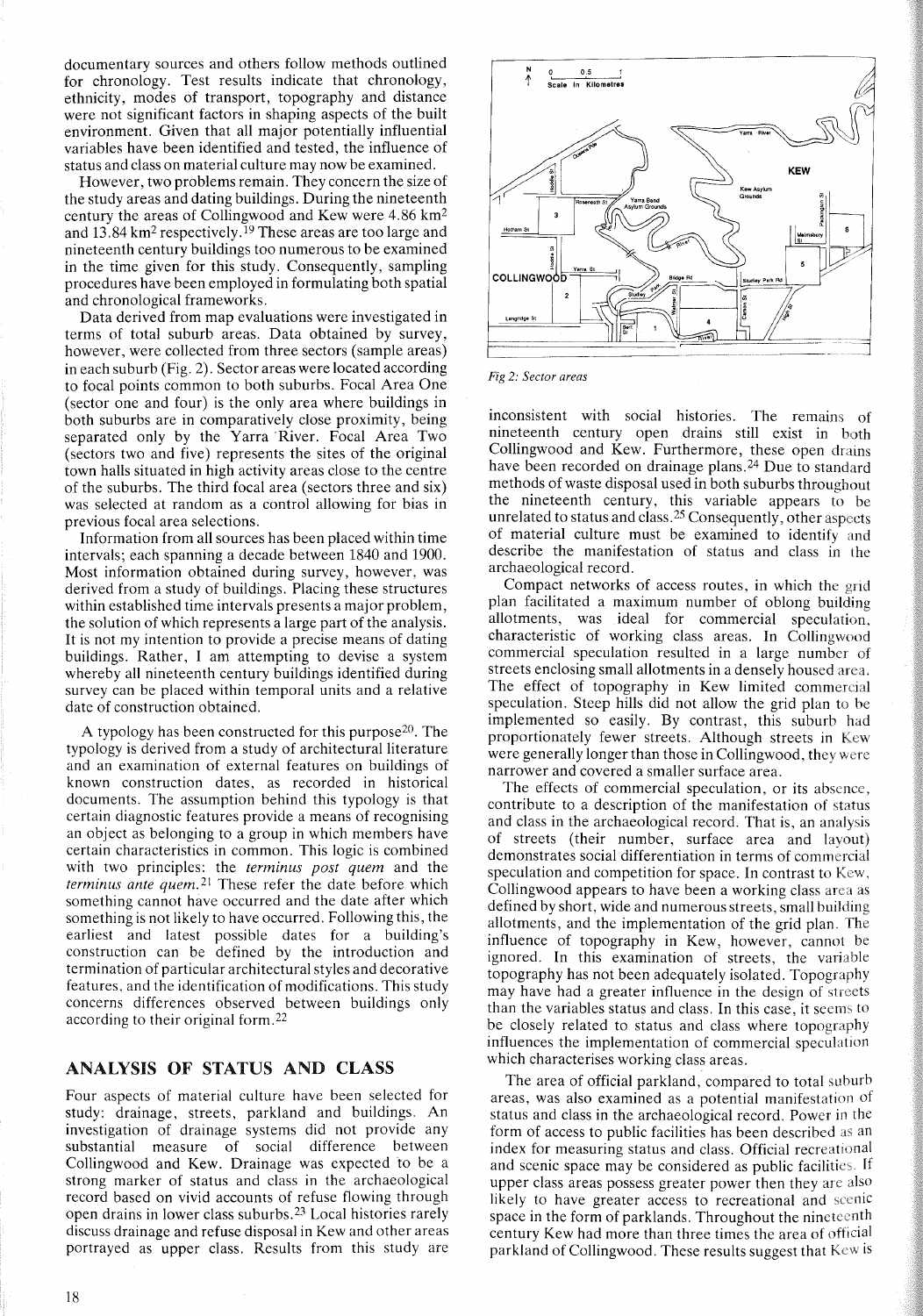a higher class area than Collingwood, less parkland being located in lower class suburbs. The high purchase cost of prime residential areas may also be a factor in which high costs reserved land for a wealthy elite. As an elite, fewer residents would be expected to have lived in Kew and a larger amount of land would have been reserved by the government. Even if Collingwood residents considered industry and housing to have been a higher priority than reserving recreational and scenic space, this would have been a significant comment about their need for employment.

Although certain characteristics of streets and parkland may be diagnostic of status and class distinctions, alook at more detailed pattern variation in aspects of material culture, as opposed to land modification, is required. Such details can be found in buildings: their function, size, number of rooms and storeys, allotment size, density, construction material and elaboration.

A total of 302 nineteenth century buildings were identified during area surveys. Ninety-six per cent have been classified as residential (and residential/commercial) as opposed to industrial. Of the 288 residential structures, 203 were located in Collingwood and 85 in Kew.

Throughout the nineteenth century the average base area of a residential building in Kew  $(114.33m<sup>2</sup>)$  was much larger than that in Collingwood (56.66m2). A greater proportion of two-storey buildings was also located in Kew. Generally, houses in this suburb contained both larger and a greater number of rooms than houses in Collingwood. Living conditions were spacious. Corresponding to building size, many houses in Kew were located on allotments which were more than twice the size of those in Collingwood. In Collingwood it appears that speculation increased as developers saw an opportunity for profit by meeting the need for housing a rapidly growing population. In order to keep rents low, developers encouraged the subdivision of land. The result was the construction of rows of cheap standardised cottages in Collingwood. As the population increased so too did competition for land and space. Living conditions in Collingwood became more crowded.

Building size and land allotments may be interpreted as direct reflections of living conditions and wealth. Wealth and 'advantages in kind', in the form of living conditions, have been described in this paper as indices for measuring status and class. Spacious houses were situated on large blocks of land in Kew, in contrast to comparatively cramped conditions in Collingwood. Given that the residents of Kew were owner-occupiers,26 they required wealth not only to purchase large amounts of land, they also required wealth to finance building. Standardised housing and cramped conditions have been described in historical literature as common to working class suburbs. Such conditions have been identified in Collingwood and results suggest that they did not exist in Kew during the nineteenth century. Building size and land allotments in terms of the indices wealth and 'advantages in kind' portray Kew as an upper class suburb.

It is possible that residents in Kew cut costs by using cheap construction materials. Overall, the majority of buildings in Collingwood and Kew were constructed from brick (Table 1). The proportion of weatherboard houses to brick is much higher in Kew than in Collingwood. This is surprising since while Kew has been portrayed in historical literature as an upper class area, weatherboard has been associated with cheaper housing. <sup>27</sup> To explain this inconsistency other factors must be considered, such as distance from the city centre, population density, the roles of tenancy and ownership, land values. chronology, the expense of construction materials and attitudes towards these materials.

| TIME<br><b>INTERVAL</b> | <b>SUBURB</b>      | <b>SECTOR</b>                  | <b>CONSTRUCTION MATERIALS</b><br><b>Brick</b><br>Weather Combination. |                |                  |                     | TOTAL                        |
|-------------------------|--------------------|--------------------------------|-----------------------------------------------------------------------|----------------|------------------|---------------------|------------------------------|
|                         |                    |                                | Bluestone                                                             |                |                  |                     |                              |
| 1860-69                 | Colling-           | 1                              | 1                                                                     | $\frac{2}{3}$  |                  |                     | $\overline{\overline{3}}$    |
|                         | wood               | 2<br>3                         |                                                                       |                |                  |                     | $\overline{\mathbf{4}}$      |
|                         | Kew                | 4                              |                                                                       |                |                  |                     | 0                            |
|                         |                    | $\frac{5}{6}$                  |                                                                       |                | 2                |                     | 0<br>$\overline{\mathbf{c}}$ |
| 1870-79                 | Colling-           |                                |                                                                       | 4              | 1                | 1                   | $\overline{6}$               |
|                         | wood               |                                |                                                                       | 30             | 4                |                     | 34                           |
|                         |                    | <u>ვ</u>                       |                                                                       | 4              | 6                |                     | 10                           |
|                         | Kew                | 4                              |                                                                       | $\frac{2}{6}$  |                  |                     | $\overline{\mathbf{2}}$      |
|                         |                    | 5                              |                                                                       |                | 1                |                     | $\overline{7}$               |
| 1880-89                 |                    | $\overline{6}$                 |                                                                       | 1              | 6                |                     | 6<br>1                       |
|                         | Colling-<br>wood   | 1                              |                                                                       | 40             | 20               |                     | 60                           |
|                         |                    | $\frac{2}{3}$                  |                                                                       | 32             | 15               |                     | 47                           |
|                         | Kew                |                                |                                                                       | $\overline{2}$ | 1                |                     | $\overline{\overline{3}}$    |
|                         |                    | $\frac{4}{5}$                  |                                                                       | 30             | 3                |                     | 33                           |
| 1890-99                 |                    |                                |                                                                       | 11<br>Ŧ        | 18               |                     | 29                           |
|                         | Colling-<br>wood   | 1                              |                                                                       | 17             | 4                | 1                   | 1<br>22                      |
|                         |                    | $\frac{2}{4}$<br>$\frac{3}{5}$ |                                                                       | 11             | $\boldsymbol{4}$ |                     | 15                           |
|                         | Kew                |                                |                                                                       |                |                  |                     | Ō                            |
|                         |                    |                                |                                                                       |                |                  |                     | 0                            |
|                         |                    |                                |                                                                       |                | 3                |                     | 3                            |
| <b>TOTAL</b>            | Collingwood<br>Kew |                                | 2<br>$\Omega$                                                         | 145<br>51      | 54<br>34         | $\overline{2}$<br>0 | 203<br>85                    |
| %                       | Collingwood        |                                | 0.98                                                                  | 71.43          | 26.60            | 0.98                | 70.49                        |
|                         | Kew                |                                | $\mathbf 0$                                                           | 60.00          | 40.00            | 0                   | 29.51                        |

Table 1: Construction Materials of Buildings in Collingwood and Kew.

Writing of housing in Sydney, R.V. Jackson<sup>28</sup> has suggested that 'the closer a suburb was to the city, the more densely it had to be built up, the higher were its land values and the higher was the proportion of brick to wooden houses'. He indicates a close correlation of suburban tenancy rates with population density and the proportion of brick dwellings.

Collingwood was densely populated with low land values, a higher proportion of brick to wooden houses, and a suburb in which the owner-occupier played a small role. <sup>29</sup> Kew was the same distance from the city centre. In this suburb land values were high, the population was sparse and many owner-occupiers lived in wooden houses. Although distance and land values are not key influencing factors as Jackson suggests, in Melbourne there is a definite relationship between population density, tenancyownership and the proportion of brick to wooden houses.

In Collingwood the use of brick as the main construction material occured throughout the nineteenth century. During the 1880s, however, its use declined corresponding to an increase in the use of weatherboard. This period represents the height of commercial speculation and building development in Melbourne. The increasing use of cheaper building materials (weatherboard) in Collingwood during the 1880s would have been encouraged by developers' desires to increase profit. Profit seeking and financial stress, then, were factors which encouraged the use of cheaper construction materials. However, during the 1890s depression the use of brick in Collingwood increased to its previous level in the 1870s. By the 1890s machine bricks were being mass produced, unlike the hand-pressed bricks of earlier periods. With mass production the value of brick as a construction material decreased. This is one explanation for the increased use of brick.

The question of why residents in Kew began and continued to construct their houses out of weatherboard is less easily explained. The only period during which the use of brick increased in Kew corresponds to the height of commercial speculation in Melbourne during the 1880s. Commercial speculation is likely to have had some influence on Kew as it did in other suburbs. In lower class areas most land was consumed by profit-seeking speculators for cheap standardised accommodation. Given that a higher area of parkland was associated with upper class suburbs, the residents of Kew may have built wooden houses for their aesthetic value in semi-rural areas or, alternatively, they may have adopted weatherboard to avoid association with the appearance of cheap commercial speculation houses.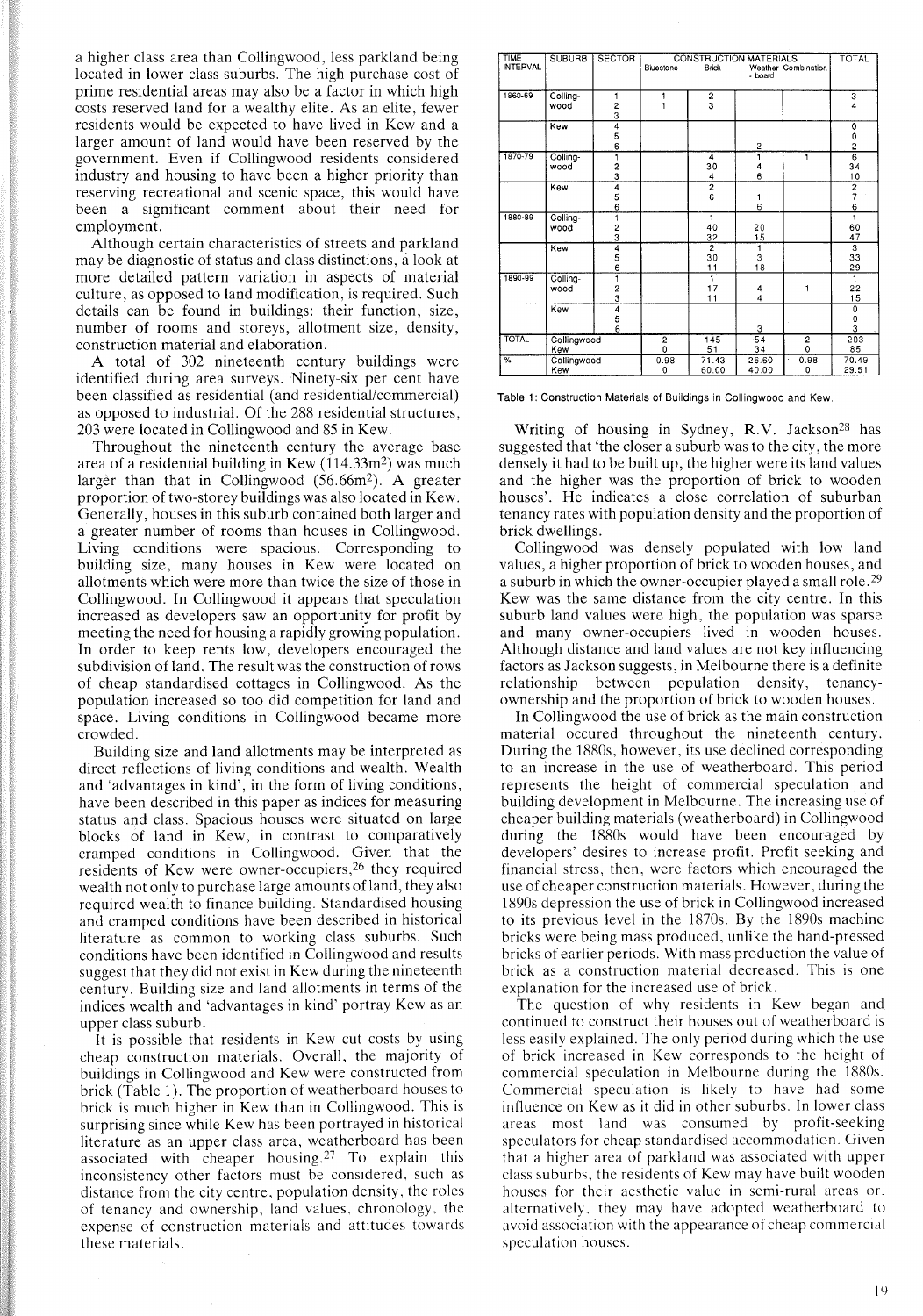Elaboration on buildings in the nineteenth century largely depended upon the period of construction and changing architectural fashions. Architectural elaboration generally increased in the later decades of the century. However, observable differences in the amount of architectural elaboration existed between Collingwood and Kew throughout the nineteenth century. Elaboration is considered to be a potential marker of status and class where wealth is the index defining the concepts. Extensive elaboration is not likely to have been applied to standardised houses in working class suburbs where unnecessary costs would have been avoided by both commercial speculators and less wealthy residents. Residents in upper class suburbs are more likely to have possesed surplus wealth with which to afford decorative accessories. If architectural elaboration is a marker of status and class in the archaeological record then high degrees of elaboration are expected to be observed in upper class suburbs as opposed to working class suburbs.

Three grades of elaboration have been defined for the period 1880 to 1890 based on the number of external decorative features present on a building (Table 2). In Kew most buildings constructed in the 1880s were either relatively plain (Grade 1) or had a high degree of elaboration (Grade 3). In contrast to this, most houses in Collingwood ranged from relatively plain to moderately elaborate (Grade 2). An equal percentage of Grade 1 houses were located in Collingwood and Kew. This suggests an overlap of working class residents between the suburbs. However, an analysis of Grades 2 and 3 indicate that more residents in Kew applied a higher degree of elaboration to their houses than those in Collingwood. These results are consistent with the influence of financial limitations, building size, and the question of who built the house and for what purpose, on the degree of elaboration applied. As such, architectural elaboration is interpreted as a material expression of residents' means and lifestyle corresponding to their status and class.

# **DISCUSSION**

A number of observable differences have been described between general living conditions in nineteenth century Collingwood and Kew. Given that social distinctions are known to have existed between these suburbs, variables were controlled in an attempt to discern whether particular aspects of material culture are markers of status and class or were shaped by alternative causal factors. The influence of chronology, topography and distance was found to be minimal in shaping aspects of material culture. Ethnicity and transport have also been examined. 3o The influence of these variables in shaping material culture in Collingwood and Kew was also found to be minimal. Consequently, differences identified between the suburbs have been explained in terms of status and class. It has been argued that this variable provides the means of explaining patterned variation in material culture between nineteenth century Collingwood and Kew.

Wealth, in the form of money or possessions, and power, in the form of property and 'advantages in kind' (such as access to facilities and resources and spacious housing) have been applied in this paper as indices for measuring and observing differences in status and class between Collingwood and Kew. In particular, these indices were used to explain patterned variation in four aspects of material culture: drainage, streets, parkland and buildings. An analysis of these variables demonstrates how they represent manifestations of status and class in the archaeological record.

Patterned variation between Collingwood and Kew has

| <b>TIME</b><br><b>INTERVAL</b> | <b>SUBURB</b>      | <b>SECTOR</b>            | <b>TOTAL</b>               |                       |               |                                   |
|--------------------------------|--------------------|--------------------------|----------------------------|-----------------------|---------------|-----------------------------------|
| 1860-69                        | Collingwood        | 1<br>$\overline{c}$<br>3 | 1<br>з<br>4                | 2<br>3                |               | з<br>4<br>0                       |
|                                | Kew                | 4<br>5<br>6              | $\overline{c}$             |                       |               | Ō<br>0<br>$\overline{c}$          |
| 1870-79                        | Collingwood        | 1<br>2<br>3              | $\overline{6}$<br>25<br>10 | 9                     |               | $\overline{6}$<br>34<br>10        |
|                                | Kew                | 4<br>5<br>6              | $\frac{2}{7}$<br>6         |                       |               | $\frac{2}{7}$<br>6                |
| 1880-89                        | Collingwood        | ï<br>2<br>3              | 42<br>15                   | 1<br>14<br>22         | 4<br>10       | 1<br>60<br>47                     |
|                                | Kew                | 4<br>5<br>6              | 2<br>16<br>20              | ī<br>1<br>5           | 16<br>4       | 3<br>33<br>29                     |
| 1890-99                        | Collingwood        | 1<br>2<br>3              | ٦<br>18<br>$\overline{2}$  | 3<br>12               | 1<br>1        | 1<br>22<br>15                     |
|                                | Kew                | 4<br>5<br>6              |                            | 3                     |               | $\overline{\mathbf{o}}$<br>0<br>3 |
| <b>TOTAL</b>                   | Collingwood<br>Kew |                          | 126<br>55                  | $\overline{61}$<br>10 | 16<br>20      | 203<br>85                         |
| $\frac{9}{6}$                  | Collingwood<br>Kew |                          | 62.70<br>64.70             | 30.05<br>11.76        | 7.88<br>23.53 | 70.49<br>29.51                    |

Table 2: Elaboration Grades of Buildings in Collingwood and Kew.

to do with street layout, availability of space, the provision of public facilities, building and allotment size. standardised housing, selective use of construction materials, and degrees of architectural elaboration. In general, Collingwood, unlike Kew, was defined by short, wide and numerous streets arranged according to a grid plan. A greater surface area of land was reserved for streets in Collingwood. By contrast, a greater area of land in Kew was reserved as official parkland. Many houses and allotments in Kew were more than twice the size of those in Collingwood. More expensive construction materials, including decorative architectural glass were used in Kew and a greater number of residents appear to have used surplus wealth to add decorative accessories to their houses. In Collingwood commercial speculators houses. In Collingwood commercial encouraged the subdivision of land and constructed rows of plain standardised cottages, common to working class areas.

In terms of the indices wealth and 'advantages in kind', many residents in Kew were owner-occupiers who possessed enough wealth to purchase large amounts oj land, finance building, and apply architectural elaboration They also received 'advantages in kind' in the form of access to public facilities. Kew residents had greater access to recreational and scenic space in the form of parklands Most houses in Collingwood were occupied by tenants They lived in comparatively cramped conditions where unnecessary costs would have been avoided by both commercial speculators and less wealthy residents. Where wealth and 'advantages in kind' are indices for measuring status and class in the archaeological record this study of material culture demonstrates that nineteenth century Kew was a higher class area than Collingwood.

However, while many social historians portray a bi-polar division between working class Collingwood and upper class Kew, results of this study suggest that differences were not so clearly pronounced. This study of variability in material culture suggests a division between working and middle classes in Collingwood and working, middle and upper classes in Kew. While average building areas, tor example, suggest pronounced differences between Collingwood (56.66 $m^2$ ) and Kew (114.33 $m^2$ ), the range of building areas in each suburb demonstrate considerable overlap between thc base areas of buildings in both suburbs. In Collingwood average building areas ranged from  $35.53m^2$  to  $110.80m^2$  during the nineteenth century.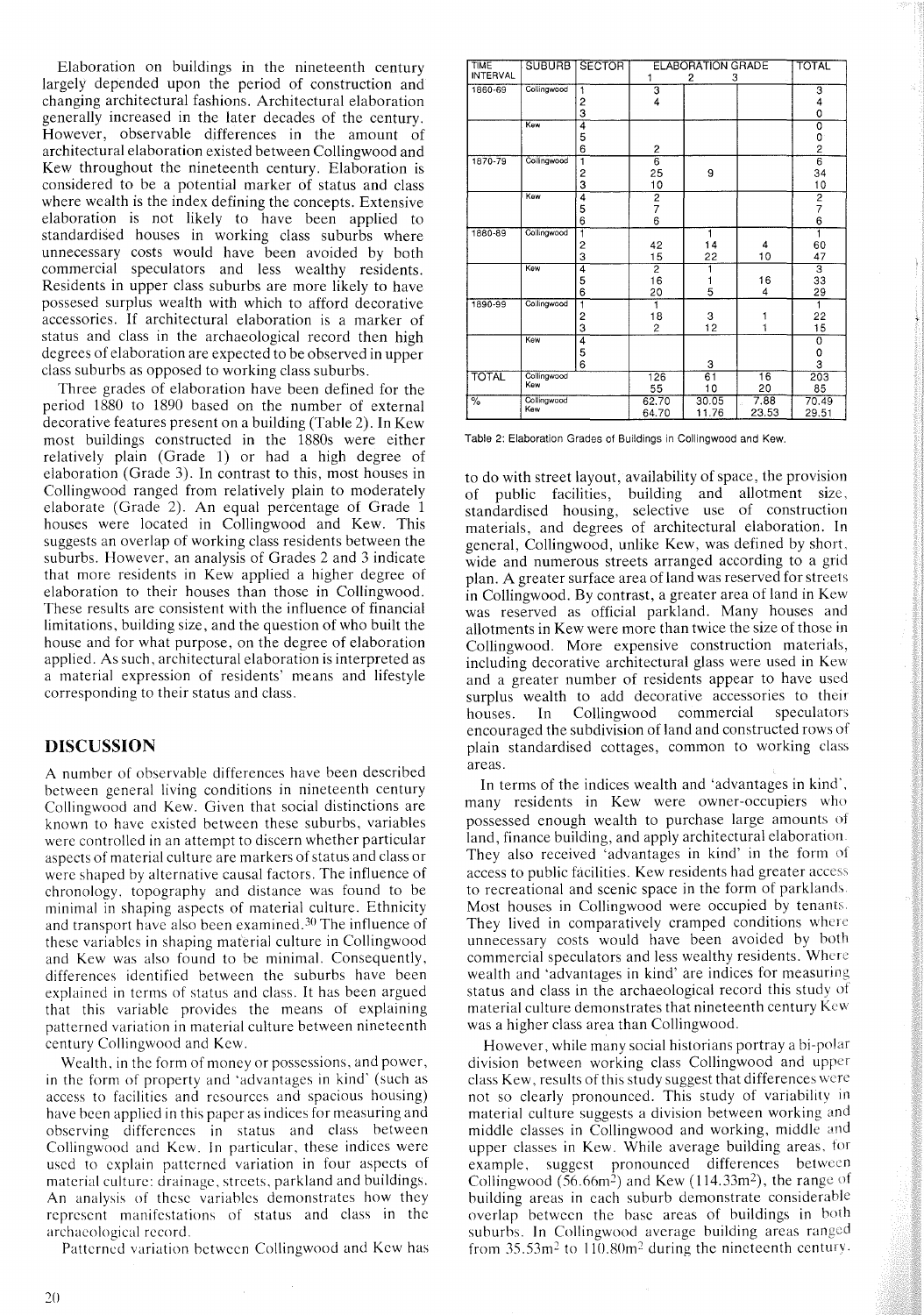In Kew average building areas ranged between  $66.01 \text{m}^2$ and I80.11m2.

Architectural elaboration also indicates an overlap of working class residents between the suburbs. Although many houses in Kew were highly elaborate as opposed to moderately elaborate houses in Collingwood, an equal percentage of undecorated houses were located in both suburbs. The presence of working class residents in Kew is further supported by the comparatively higher proportion of weatherboard houses to brick, given that weatherboard has been associated with cheaper housing.<sup>31</sup> As previously discussed, however, Kew residents may have built wooden houses for their aesthetic value in semi-rural areas or, alternatively, they may have adopted weatherboard to avoid association with the appearance of cheap commercial speculation houses. This view of Kew, which places far less emphasis on the upper class component of the suburb, was not expected at the beginning of this study. It is an additional finding that has come out of the study of material culture.

In conclusion, it has been argued that status and class are reflected in material culture and that these variables provide the means of explaining patterned variation between the built environments of nineteenth century Collingwood and Kew. Particular aspects of material culture appear to be clearer markers of status and class than others. Drainage, for example, appears to be unrelated to status and class due to standard methods of waste disposal employed in both suburbs throughout the nineteenth century. Unfortunately, topography could not be adequately isolated during the analysis of streets. The thorough isolation of this variable is necessary in order to determine the potential of streets as markers of status and class. The proportion of official parkland provides a limited indication of status and class distinctions. Buildings, however, appear to be extremely reliable markers of status and class because a variety of attributes may be examined and compared. Status and class have been expressed in buildings in a variety of ways. These include a building's base area, the number of rooms and storeys, allotment size, construction material and architectural elaboration.

#### **ACKNOWLEDGEMENTS**

I would like to thank Jill Bavin, Dr David Rindos and Dr Peter Veth for commenting on the final draft of this article. I would also like to thank Professor Jim Allen, Dr Tim Murray and Dr Paul Ossa for their supervision during my honours year at La Trobe University.

# **NOTES**

- 1. Deagan 1982; Deetz 1977; Ferguson 1977.
- 2. Baker 1980; Deetz 1977; Otto 1980.
- 3. Reity & Scarry 1985.
- 4. Barrett 1971; Davison 1978.
- 5. Davison 1978:71.
- 6. Barrett 1971; Davison 1978; Eastwood 1983.
- 7. Barrett 1971:27; Davison 1985:14; Swain 1985:92.
- 8. Davison 1978:150.
- 9. After Ferguson 1977:7.
- 10. In EnceI1970:14.
- 11. Connell & Irving 1980:17,18.
- 12. Austin 1982:218, 225.
- 13. Connell & Irving 1980:7,12.
- 14. Ward in Williamson 1981:12.
- 15. Barrett 1971; Davison 1978; Connell & Irving 1980.
- 16. Davison 1978:147.
- 17. Bavin 1987:22.
- 18. Bavin 1987:58-75.
- 19. Sands & McDougall 1899.
- 20. Bavin 1987.
- 21. Smith 1985:107.
- 22. Bavin 1987:22.
- 23. Barrett 1971:119,145; Davison 1978:150; Lemon 1983:41.
- 24 Melbourne Metropolitan Board of Works 1899.
- 25. FitzGibbon 1900; Melbourne Metropolitan Board of Works 1899.
- 26. Rate Books 1862-1900.
- 27. Barrett 1971:24.
- 28. Quoted in Davison 1978:181.
- 29. Rate Books 1862-1900.
- 30. Bavin 1987.
- 31. Barrett 1971:24.

#### **BIBLIOGRAPHY**

#### **Published** sources **and** theses

AUSTIN, D. 1982, 'A Framework for Australian Studies: Some Reflections on Community, Class and Culture', *Mankind 13.3:218-* 236.

BAKER, V.G. 1980, 'Archaeological Visibility of Afro-American Culture: an Example from Black Lucy's Garden, Andover, Massachusetts', in R.L. Schyler (ed.) *Archaeological Perspectives on Ethnicity in America,* Baywood, Farmingdale, pp.29-37.

BARRETT, B. 1971, *The Inner Suburbs: the Evolution of an Industrial Area,* Melbourne University Press.

BAVIN, L.J. 1987, *Behind the Facade: the Expression of Status and Class in Material Culture.* Unpublished Honours thesis, La Trobe University, Melbourne.

CONNELL, R.W. & IRVING, T.H. 1980, *Class Structure in Australian History: Documents, Narrative and Argument,* Longman Cheshire, Melbourne.

DAVISON, G. 1978, *The Rise and Fall of Marvellous Melbourne,* Melbourne University Press.

DAVISON G. 1985, 'Introduction', in G. Davison, D. Dunstan and C. McConville (eds) *The Owcasts of Melbourne,* Allen and Unwin, Melbourne, pp.1-28.

DEAGAN, K. 1982, 'Avenues of Inquiry in Historical Archaeology'. in *Advances in Archaeological Method and Theory* 5: 151-178.

DEETZ, J.F. 1977, *In Small Things Forgotten,* Anchor Books. New York.

EASTWOOD, J. 1983, *Melbourne: The Growth of a Metropolis,* Thomas Nelson, Melhourne.